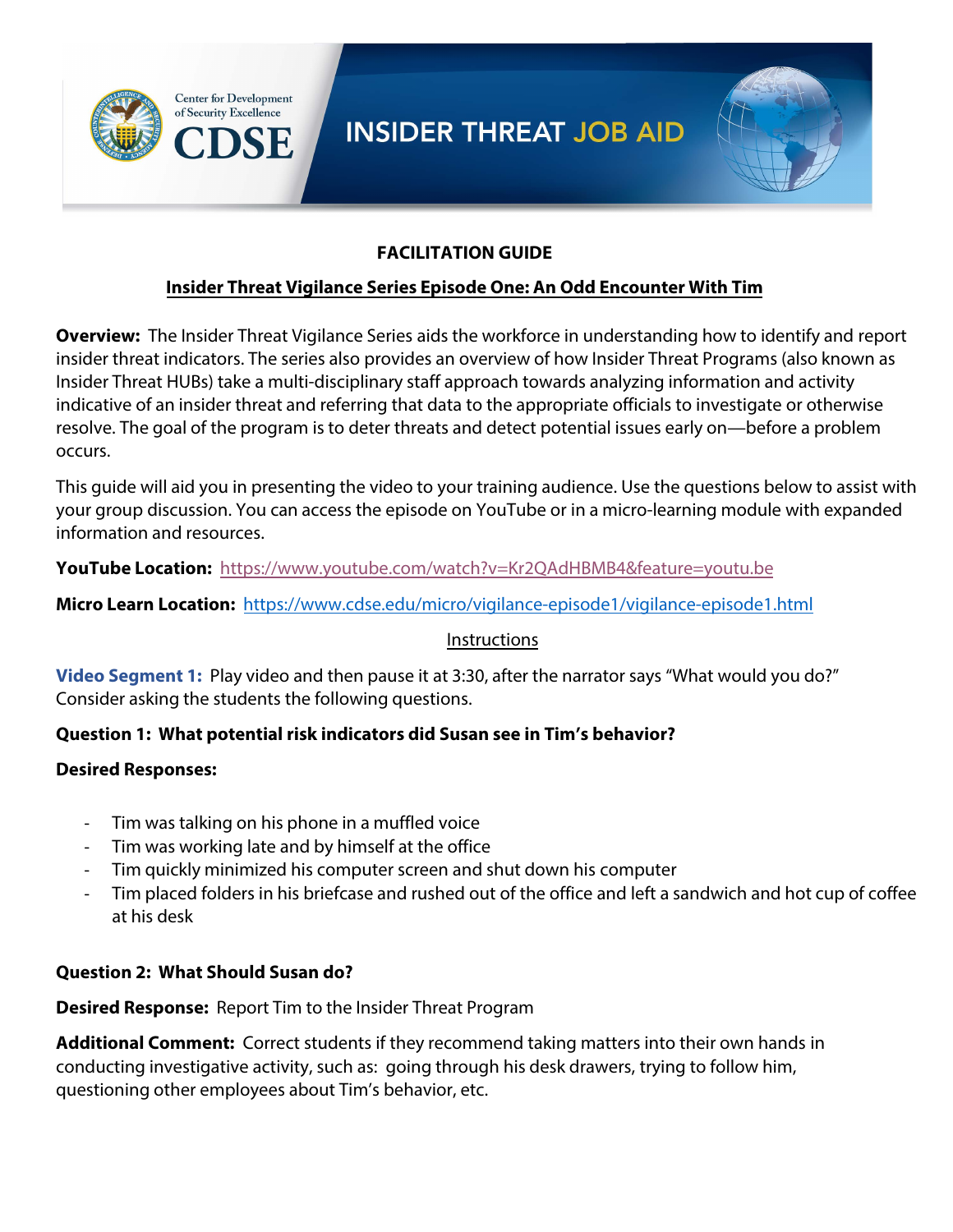**Video Segment 2:** Un-pause the video and watch Susan's interaction with the Insider Threat POC (Beth Sloan).

## **Question 3: Did Beth take any immediate adverse actions against Tim?**

**Desired Responses:** No, she realized Tim's behavior was suspicious and outside of the norm. However, she does not have enough information to understand why Tim is acting abnormally. Her main concern was understanding what happened and sharing the information with the other members of the Insider Threat Program. By alerting the other Insider Threat Team Members (HR, Cyber, LE, CI, etc.), she may be able to get additional information that sheds light on why Tim is behaving oddly.

She didn't have enough information to warrant suspending a clearance, firing, or reprimanding him in anyway.

## **Question 4: Was Tim's privacy protected?**

**Desired Responses:** Yes, Beth informed Susan not to tell anyone about Tim's behavior. Beth did not jump to any conclusions or take any overly intrusive actions against Tim.

Susan reported what she observed but **did not** take steps towards conducting an investigation of her own. If Susan would have searched through Tim's desk, followed him, conducted surveillance, or questioned other employees about Tim's behavior, her activities might have been inappropriate, a violation of policy/regulation, and/or potentially illegal.

## **Question 5: Do you know where and how to report potential threat Indicators?**

**Possible Discussion:** Please take the opportunity to discuss your organization's Insider Threat Program and reporting procedures.

- Insider Threat Toolkit: https://www.cdse.edu/toolkits/insider/index.php\
- Counterintelligence Toolkit: https://www.cdse.edu/toolkits/ci/index.php
- DoD Insider Threat Trifold: https://www.cdse.edu/documents/cdse/DoD\_Insider\_Threat\_Trifold.pdf
- Insider Threat Case Studies: https://www.cdse.edu/resources/case-studies/insider-threat.html
- Security Briefing Templates: https://www.cdse.edu/toolkits/fsos/security-education.html
- Security Posters: h[ttps://www.cdse.edu/resources/posters.html](https://www.cdse.edu/toolkits/insider/index.php)
- Potential Espionage Indi[cators \(PEI\) Detecting Actions Outside the Norm](https://www.cdse.edu/toolkits/ci/index.php) Webinar (30 minutes): https://www.cdse.edu/c[atalog/webinars/counterintelligence/potential-espionage-indicators.html](https://www.cdse.edu/documents/cdse/DoD_Insider_Threat_Trifold.pdf)
- Adverse Information Repo[rting Webinar \(30 Minutes\):](https://www.cdse.edu/resources/case-studies/insider-threat.html) https://www.cdse.edu/ca[talog/webinars/industrial-security/adverse-information-reportin](https://www.cdse.edu/toolkits/fsos/security-education.html)g.html
- Preserving In[vestigative and Operational Viability in Insider Thr](https://www.cdse.edu/resources/posters.html)eat Course (60 minutes): https://www.cdse.edu/catalog/elearning/INT220.html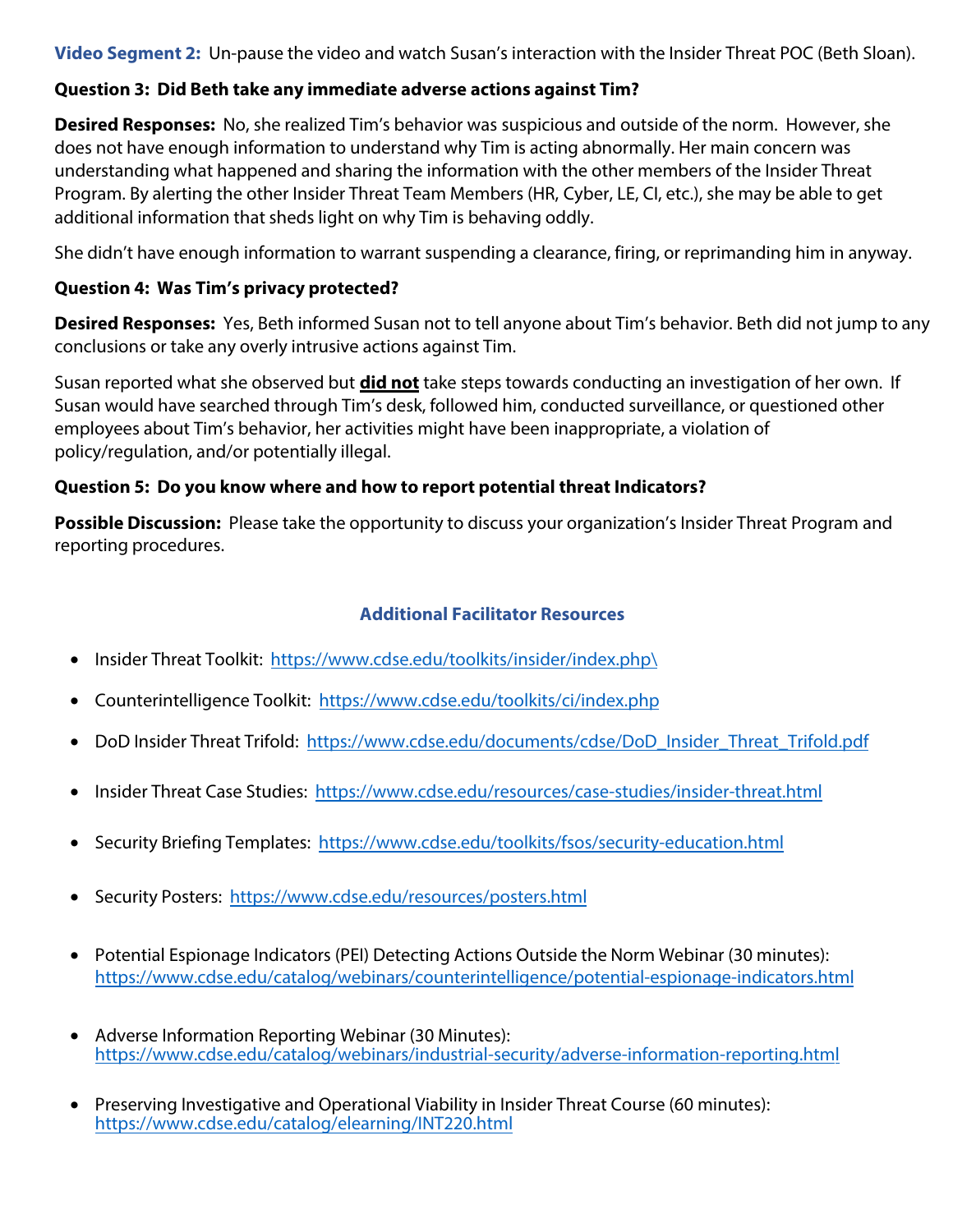



## **FACILITATION GUIDE**

## **Insider Threat Vigilance Series Episode Two: "Check Out My New Ride"**

#### **Overview:**

The Insider Threat Vigilance Video Series aids the workforce in identifying and reporting insider threat indicators. The series also provides an overview of Insider Threat Programs and their multi-disciplinary approach to gathering and reviewing information indicative of an insider threat, referring that data as appropriate, and developing mitigation response options all while protecting the privacy and civil liberties of the workforce. The goal of the program is to deter threats and detect potential issues early on—before a problem occurs.

This guide will aid you in presenting the video to your training audience. Use the questions below to assist with your group discussion. You can access the episode on YouTube or in a micro-learning module with expanded information and resources.

**YouTube Location:** https://youtu.be/E9w9bDyH1rU

**Micro-Learning Location:** https://www.cdse.edu/micro/vigilance-episode2/vigilance-episode2.html

## **Instructions**

Play the video for your group and consider asking the following questions.

#### **Question 1: What potential risk indicators did MAJ Montenegro see in Tim's behavior?**

#### **Desired Responses:**

- Splitting up with his girlfriend and calling off their engagement
- Purchase of expensive car
- Mentioned having financial difficulties
- Put in his two week notice
- Discouraged because he didn't get the lead programmer position

#### **Question 2: Why could Tim's behavior be considered suspicious?**

#### **Desired Responses:**

• Financial Considerations: Tim is discouraged because he didn't get the promotion. During his conversation with MAJ Montenegro, he said, "I really needed the money." He then mentioned that he had purchased an expensive car. It's odd that Tim needed the promotion for "the money" but was then able to purchase an expensive vehicle. Tim also mentioned planning to put in his two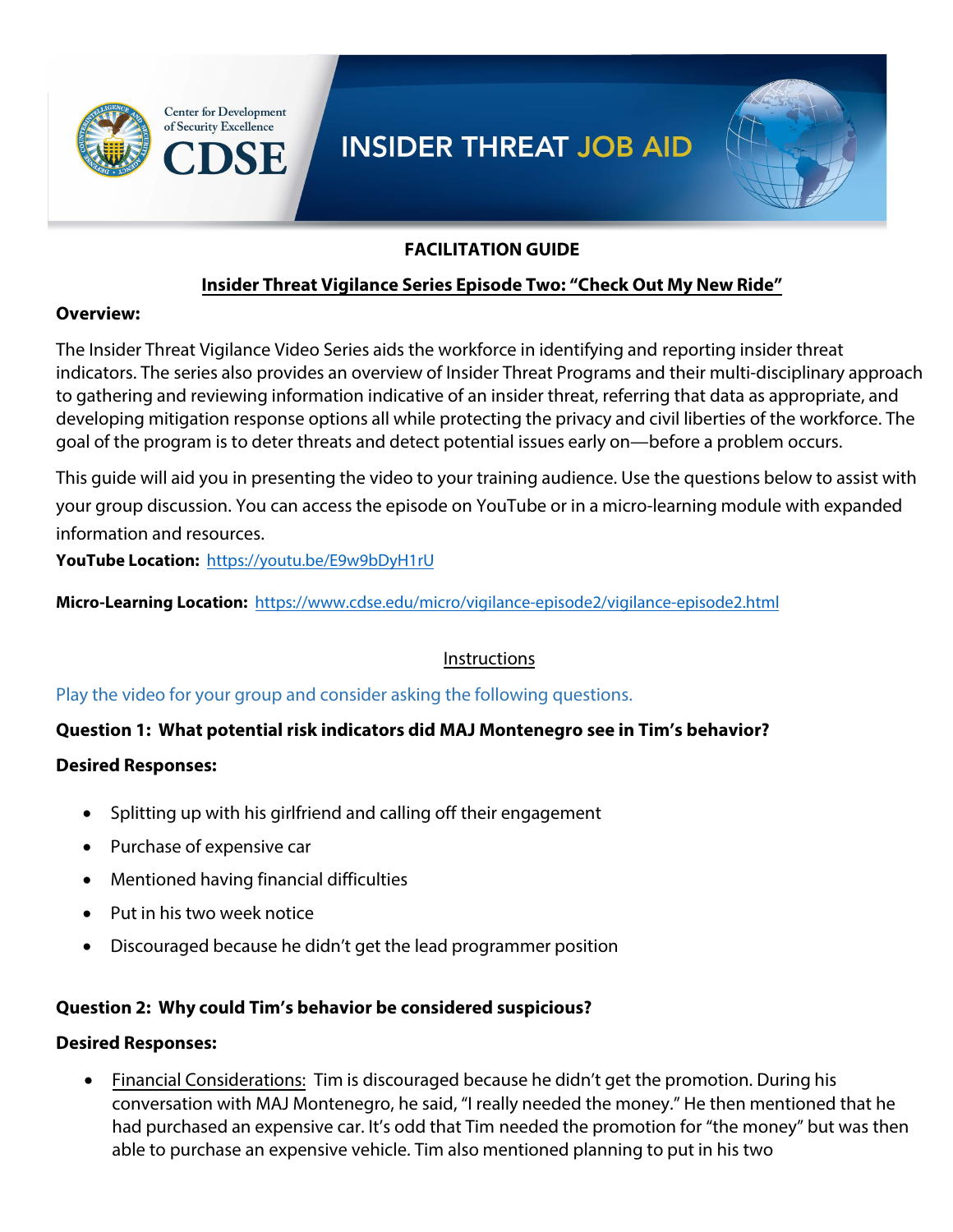week notice and leave his job. Tim's purchase of the vehicle could be an example of unexplained affluence.

• Personal Conduct: Tim split up with his girlfriend, and they have called off their engagement. The ending of a serious relationship is a difficult life situation. When combined with not getting the promotion and possibly having some financial difficulties, Tim could be going through a life crisis. Tim's personal predispositions will determine how he handles the crisis.

**Additional Comment:** If the group has watched episode 1, "An Odd Encounter with Tim," you may ask them to discuss some of the potential risk indicators he displayed in episode 1.

- Tim was talking on his phone in a muffled voice
- Tim was working late and by himself at the office
- Tim quickly minimized his computer screen and shut down his computer
- Tim placed folders in his briefcase and rushed out of the office and left a sandwich and hot cup of coffee at his desk

In episode 1, Tim displayed some suspicious personal conduct. Mark Smith and MAJ Montenegro were probably unaware of Tim's previous suspicious behavior reported by Susan in episode 1. In this episode, Tim displays some potentially risky financial indicators and personal conduct. MAJ Montenegro and Mark Smith's reporting will help the Insider Threat Program gain additional context on Tim's situation.

## **Question 3: What did MAJ Montenegro do?**

**Desired Response:** MAJ Montenegro was concerned about Tim's behavior. He decided to discuss his concerns with Tim's supervisor, Mark Smith. Mark was also concerned about Tim's behavior and decided to contact the organization's Insider Threat Program.

## **Question 4: What is an Insider Threat Program?**

- Designed to identify "at risk" individuals and help them off this pathway and toward more positive outcomes.
- Insider Threat Programs often assist with solutions that focus on providing help and resources for those in need.
- Insider Threat Programs are multidisciplinary. They typically include representatives from CI, Law Enforcement, Cyber, behavioral health, and legal. As a team, the group can look at Tim's situation and best determine how to mitigate risk to the organization – including options that would help Tim onto the right path.

**Additional Comment:** This is a good point to ask the group if they know how to report information to their Insider Threat Program. The facilitator should provide contact information for their organizational Insider Threat Program.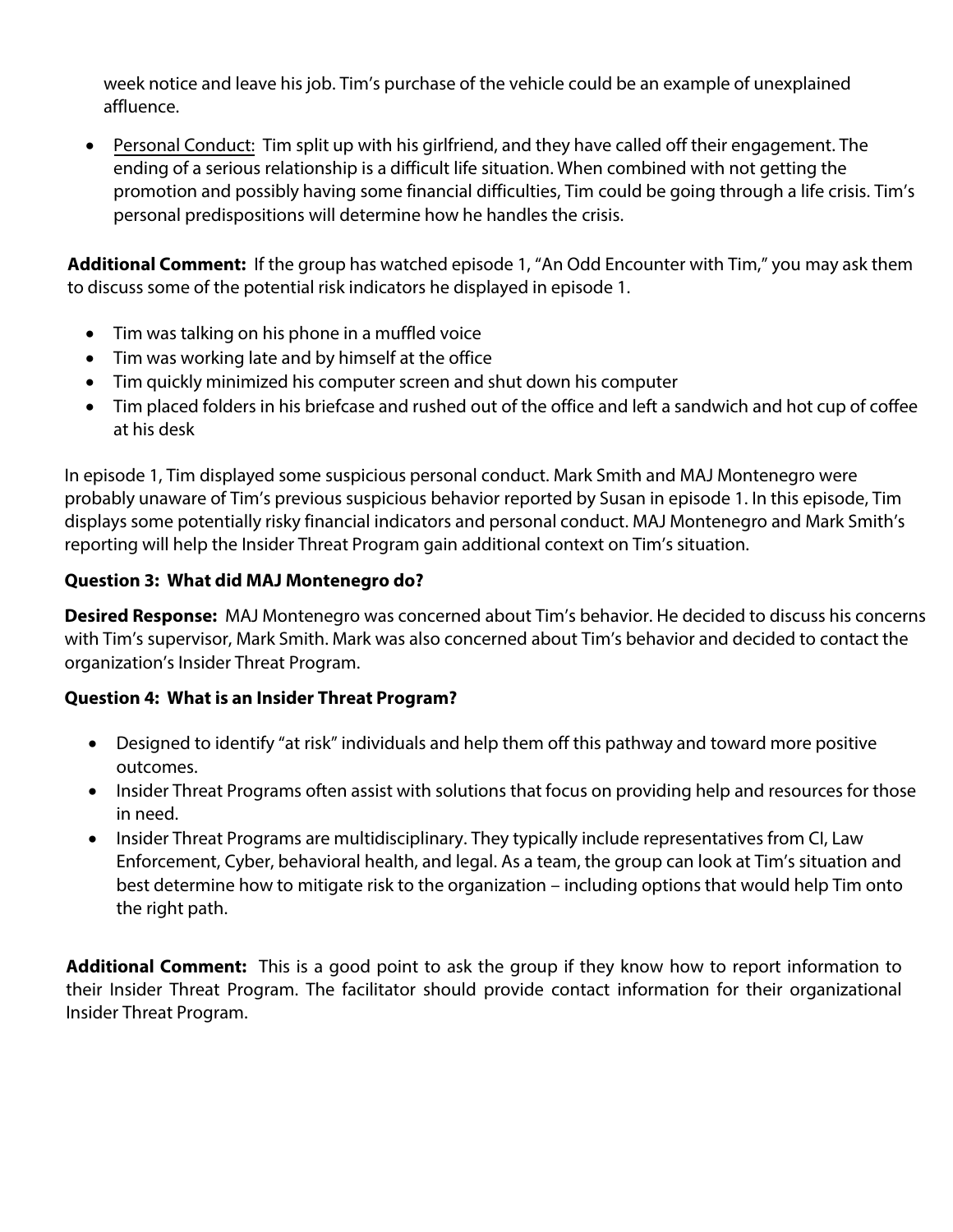## **Question 5: Why was it important for MAJ Montenegro and Mark to report Tim's behavior?**

**Desired Responses:** Mark and MAJ Montenegro are concerned about Tim. They didn't jump to any conclusions, but it is possible that Tim is involved in espionage or other criminal or harmful activity. Ultimately, they really don't know what is going on with Tim. They are concerned about Tim's behavior and want to get him help if it is needed.

Insider Threat Programs have access to many resources including the Employee Assistance Program that can help Tim. If Tim is having trouble, the Insider Threat Team wants to get him the help he needs before he becomes an insider threat.

It's possible that other co-workers have concerns about Tim's behavior. Maybe they reported him as well (see episode 1). Mark and the MAJ's reporting could give the Insider Threat Team additional context into Tim's situation. More importantly, what if Mark and the MAJ are the only ones to notice Tim's suspicious behavior, or are the only ones that knew to report it? Mark and MAJ Montenegro could be the Insider Threat Team's only opportunity to know Tim is struggling.

- Insider Threat Toolkit: https://www.cdse.edu/toolkits/insider/index.php
- Counterintelligence Awareness Toolkit: https://www.cdse.edu/toolkits/ci/index.php
- DoD Insider Threat Trifold: https://www.cdse.edu/documents/cdse/DoD\_Insider\_Threat\_Trifold.pdf
- Insider Threat Case Studies: https://www.cdse.edu/resources/case-studies/insider-threat.html
- Customizable DoD Command Briefing: https://www.cdse.e[du/documents/cdse/customizable-dod-command-b](https://www.cdse.edu/toolkits/insider/index.php)rief-for-insider-threatawareness.pdf
- Security Posters: https://www.cdse.ed[u/resources/posters.html](https://www.cdse.edu/toolkits/ci/index.php)
- Potential Espionage Indi[cat](https://www.cdse.edu/documents/cdse/DoD_Insider_Threat_Trifold.pdf)[ors \(PEI\): Detecting Actions Outside the Norm Webinar \(30 minutes\):](https://www.cdse.edu/resources/case-studies/insider-threat.html)
- https://www.cdse.edu/catalog/webin[ars/counterintelligence/potential-espionage-indicators.html](https://www.cdse.edu/documents/cdse/customizable-dod-command-brief-for-insider-threat-awareness.pdf)
- [Adverse Information Reporting Webinar \(30 Min](https://www.cdse.edu/documents/cdse/customizable-dod-command-brief-for-insider-threat-awareness.pdf)utes): https://www.c[dse.edu/catalog/webinars/industrial-security/adv](https://www.cdse.edu/resources/posters.html)erse-information-reporting.html
- Preserving Investigative and Operational Viability in Insider Threat Course (60 minutes): [https://www.cdse.edu/catalog/elearning/INT220.html](https://www.cdse.edu/catalog/webinars/counterintelligence/potential-espionage-indicators.html)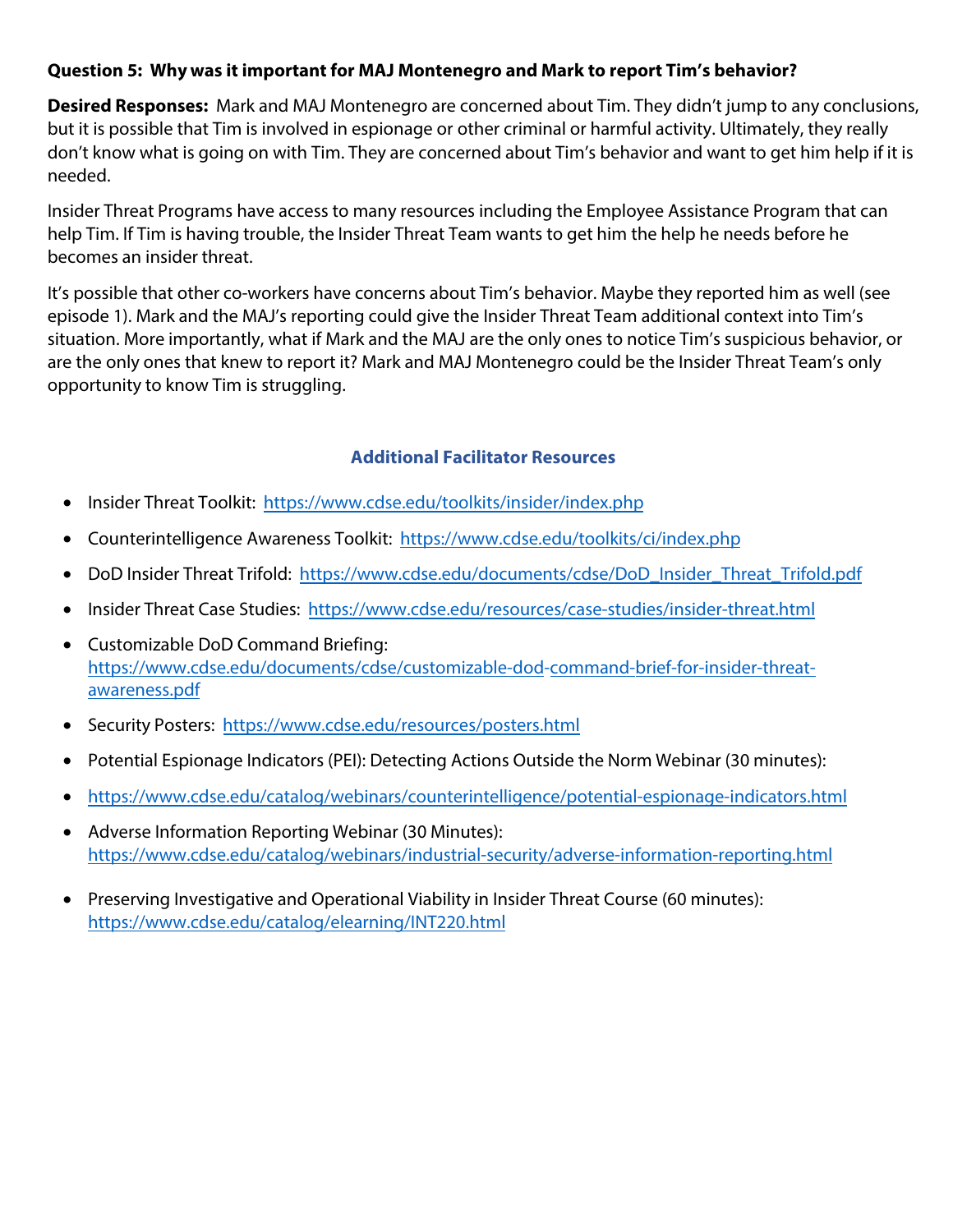



## **FACILITATION GUIDE**

## **Insider Threat Vigilance Series Episode Four: "Meeting of the Minds"**

#### **Overview:**

The Insider Threat Vigilance Video Series aids the workforce in identifying and reporting insider threat indicators. The series also provides an overview of Insider Threat Programs and their multi-disciplinary approach to gathering and reviewing information indicative of an insider threat, referring that data as appropriate, and developing mitigation response options while protecting the privacy and civil liberties of the workforce. The goal of the program is to deter threats and detect potential issues early on—before a problem occurs.

This guide will aid you in presenting the Insider Threat Vigilance video to your training audience. Use the questions below to assist with your group discussion. You can access the episode on YouTube or in a microlearning module with expanded information and resources.

**YouTube Location:** <https://youtu.be/RZHQW3d819M>

**Micro-Learning Location:** [https://www.cdse.edu/micro/vigilance-episode4/vigilance-episode4.ht](https://www.cdse.edu/micro/vigilance-episode4/vigilance-episode4.html)ml

## Instructions

Play the video for your group and consider asking the following questions:

## **Question 1: Where might the agency have to report Joyce's unauthorized disclosure?**

#### **Desired Responses:**

- Department of Defense
- **Congress**
- Federal Bureau of Investigation

#### **Question 2: What role do each of the agencies mentioned play with respect to unauthorized**

#### **disclosure? Desired Responses:**

• Department of Defense: All serious security incidents involving espionage; unauthorized disclosure to the public media or that is reported to the oversight committees of Congress; special access programs or anything relating to defense operations, systems, or technology likely to cause significant harm or damage to U.S. national security; unauthorized disclosure of Sensitive Compartmented Information (SCI); or egregious security incidents as determined by the DoD Component senior agency official.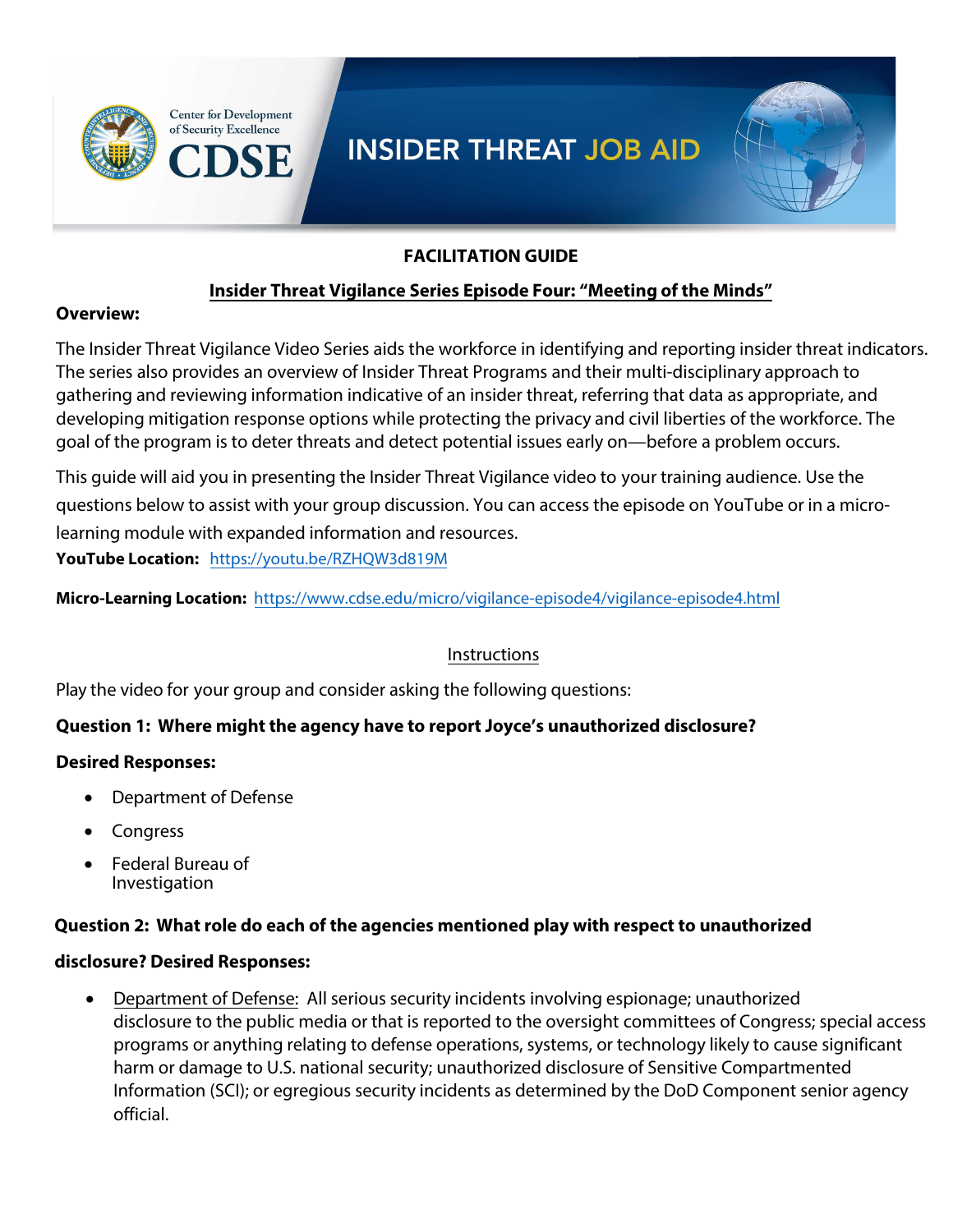• Congressional Oversight Committees: Some authorized disclosures are so serious or of such interest to the public that DoD must report them to Congress. After consulting with the Director of National Intelligence

(DNI) and the Director of the Federal Bureau of Investigation (FBI), the Office of the Under Secretary of Defense for Intelligence (OUSD(I)) must report to Congress on behalf of the Secretary of Defense each failure or compromise of classified information that the Secretary of Defense determines is likely to cause damage to national security. The Secretary of Energy must report to Congress each security incident involving unauthorized disclosure of restricted data and/or formerly restricted data.

• Federal Bureau of Investigation: Section 811 of the Intelligence Authorization Action of 1995 (50 US Code 402a) is the legislative act that governs the coordination of counterintelligence investigations between Executive Branch agencies and departments and the FBI. Section 811 referrals are reports that advise the FBI of any information, regardless of origin, that may indicate that classified information is being, or may have been, disclosed in an unauthorized manner to a foreign power or agent of a foreign power.

## **Question 3: In addition to the reporting requirement, what other action was mentioned that may occur as a result of the unauthorized disclosure?**

**Desired Response**: Sanctions were mentioned. Those who are responsible for unauthorized disclosure face serious consequences. After the investigation is conducted, commanders and supervisors may consider and impose a wide range of sanctions and actions against those found responsible for unauthorized disclosure of classified information. These consequences can take the form of Uniform Code of Military Justice (UCMJ) sanctions, civil litigation, administrative sanctions, and criminal sanctions. For example, individuals may have their accounts suspended and only reinstated after completion of remedial training.

**Additional Discussion**: If the group has watched the previous three videos, you may ask them to discuss some of the potential risk indicators displayed in those episodes and discuss what an insider threat program is and why it is important.

## **Indicators from Previous Episodes**:

- Splitting up with his girlfriend and calling off their engagement
- Purchasing an expensive car
- Having mentioned financial difficulties
- Unexpectedly submitting his two week notice
- Discouraged because he did not get the lead programmer position
- Working late, quickly turning off computer screen, and talking quietly to someone on the phone
- Inserting USB thumb drives into systems
- Foreign travel
- Attempts to gain access to information outside of normal scope of duties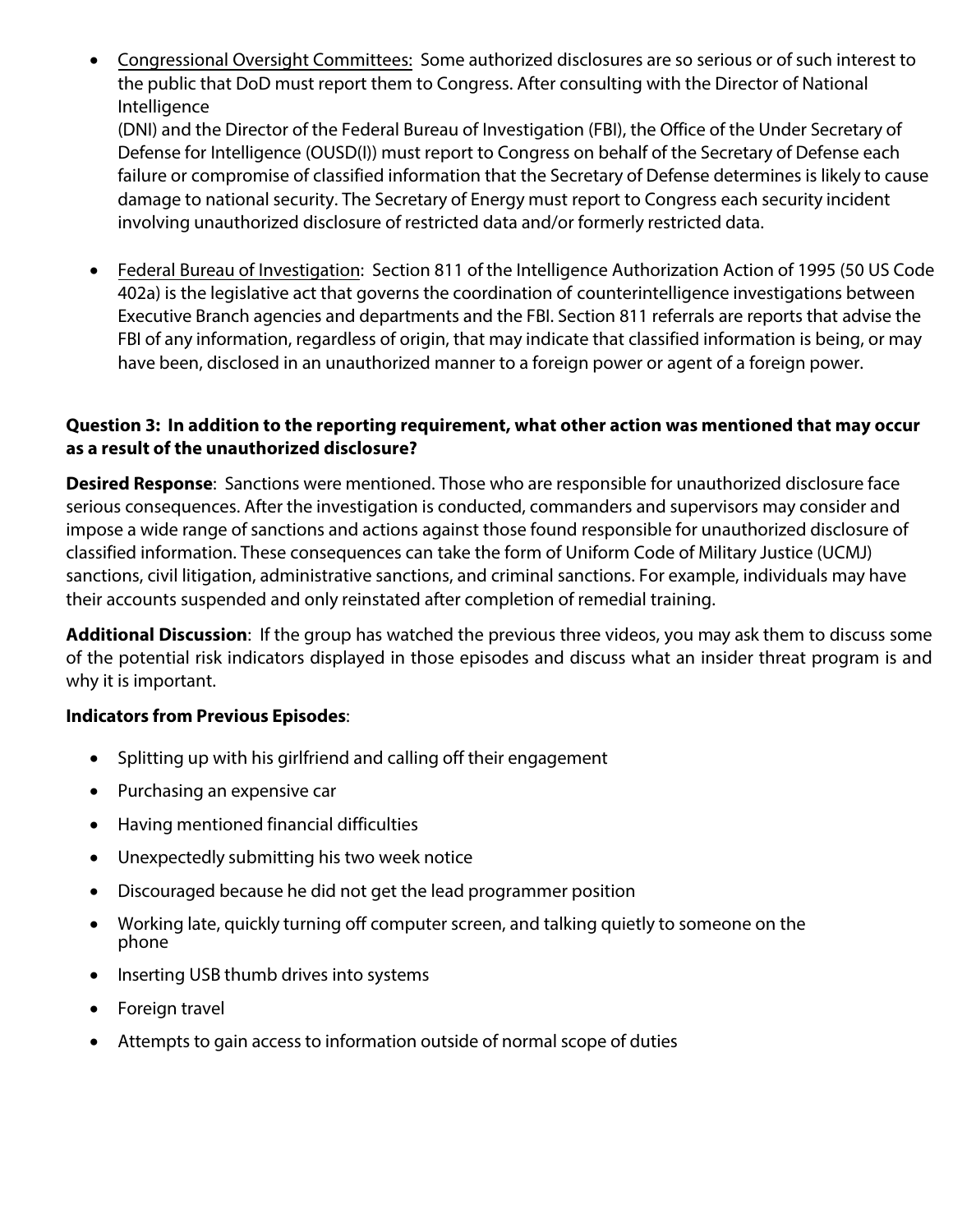## **Additional Discussion: What is an Insider Threat Program?**

- Designed to identify "at risk" individuals and help them off this pathway and toward more positive outcomes.
- Insider Threat Programs often assist with solutions that focus on providing help and resources for those in need.
- Insider Threat Programs are multidisciplinary. They typically include representatives from security, counterintelligence, human resources, law enforcement, cyber, behavioral health, and legal. As a team, the group can look at each situation and best determine how to mitigate risk to the organization, including options that would help get employees onto the right path.

**Additional Discussion:** This is a good time to ask the group if they know how to report information to their Insider Threat Program. The facilitator should provide contact information for their organizational Insider Threat Program.

- Insider Threat Toolkit: https://www.cdse.edu/toolkits/insider/index.php
- Counterintelligence Awareness Toolkit: https://www.cdse.edu/toolkits/ci/index.php
- DoD Insider Threat Trifold: https://www.cdse.edu/documents/cdse/DoD\_Insider\_Threat\_Trifold.pdf
- Insider Threat Cas[e Studies: https://www.cdse.edu/resources/case](https://www.cdse.edu/toolkits/insider/index.php)-studies/insider-threat.html
- Customizable DoD Command Brie[fing:](https://www.cdse.edu/toolkits/ci/index.php)  https://www.cdse.edu[/documents/cdse/customizable-dod-command-brief-for-insider-threat](https://www.cdse.edu/documents/cdse/DoD_Insider_Threat_Trifold.pdf)awareness.pdf
- Security Posters: https://www.cds[e.edu/resources/posters.html](https://www.cdse.edu/documents/cdse/customizable-dod-command-brief-for-insider-threat-awareness.pdf)
- [Potential Espionage Indicat](https://www.cdse.edu/documents/cdse/customizable-dod-command-brief-for-insider-threat-awareness.pdf)ors (PEI): Detecting Actions Outside the Norm Webinar (30 minutes): https://ww[w.cdse.edu/catalog/webinars/counterintellig](https://www.cdse.edu/resources/posters.html)ence/potential-espionage-indicators.html
- Adverse Information Reporting Webinar (30 Minutes): [https://www.cdse.edu/catalog/webinars/industrial-security/adverse-information-reporti](https://www.cdse.edu/catalog/webinars/counterintelligence/potential-espionage-indicators.html)ng.html
- Preserving Investigative and Operational Viability in Insider Threat Course (60 minutes): [https://www.cdse.edu/catalog/elearning/INT220.html](https://www.cdse.edu/catalog/webinars/industrial-security/adverse-information-reporting.html)
- Unauthorized Disclosure: Educate Yourself [https://www.cdse.edu/toolkits/unauthorized/ed](https://www.cdse.edu/catalog/elearning/INT220.html)ucate.html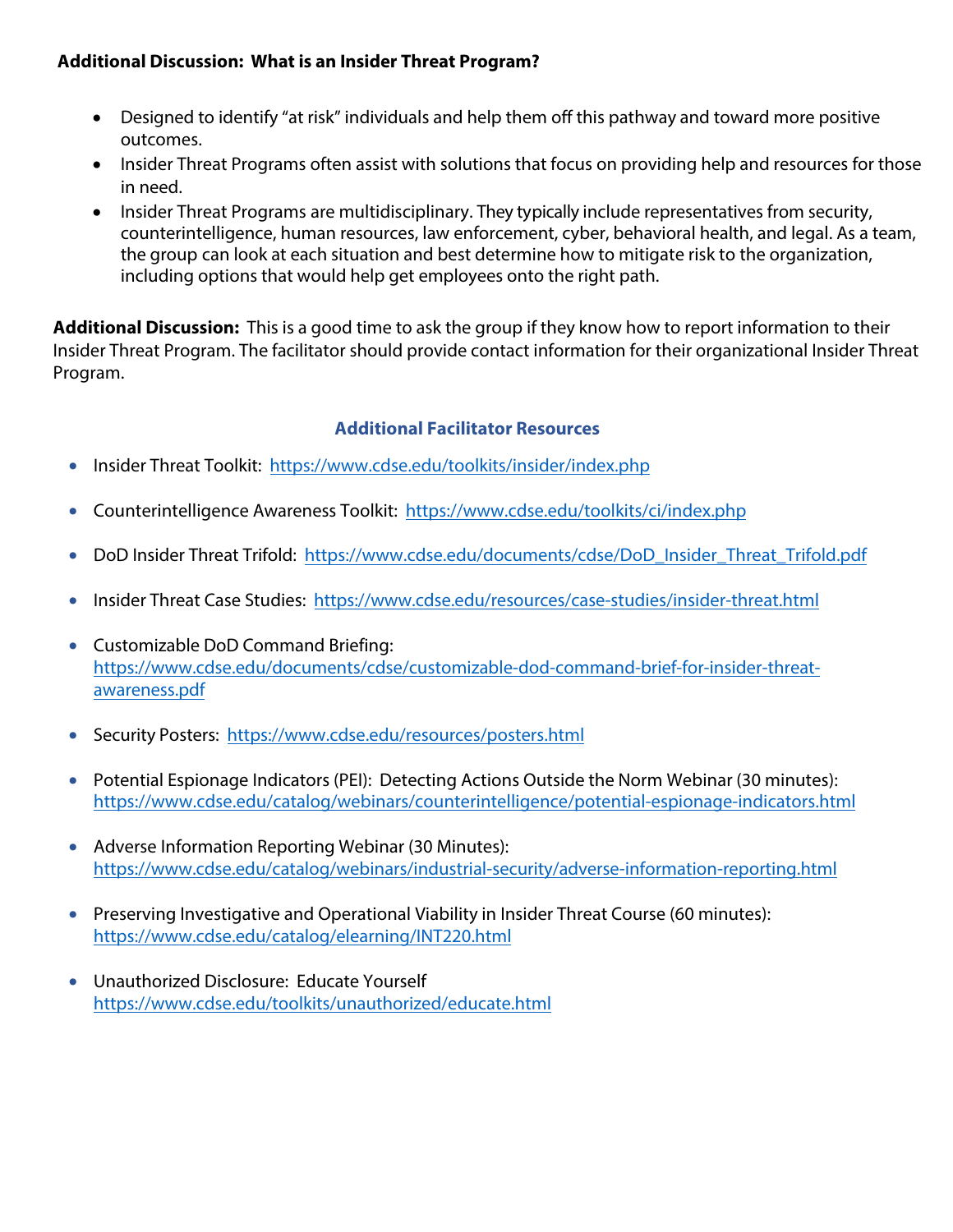

#### **FACILITATION GUIDE**

## **Insider Threat Vigilance Series Episode Three: "What's Pre-Publication Review?"**

#### **Overview:**

The Insider Threat Vigilance Video Series aids the workforce in identifying and reporting insider threat indicators. The series also provides an overview of Insider Threat Programs and their multi-disciplinary approach to gathering and reviewing information indicative of an insider threat, referring that data as appropriate, and developing mitigation response options all while protecting the privacy and civil liberties of the workforce. The goal of the program is to deter threats and detect potential issues early on—before a problem occurs.

This guide will aid you in presenting the video to your training audience. Use the questions below to assist with your group discussion. You can access the episode on YouTube or in a micro-learning module with expanded information and resources.

**YouTube Location:** [https://youtu.be/twSKE16nMr](https://youtu.be/twSKE16nMrY)Y

**Micro-Learning Location:** [https://www.cdse.edu/micro/vigilance-episode3/vigilance-episode3.ht](https://www.cdse.edu/micro/vigilance-episode3/vigilance-episode3.html)ml

#### Instructions

Play the video for your group and consider asking the following questions:

## **Question 1: What suspicious behavior did Stuart see Phyllis displaying?**

#### **Desired Responses:**

- Looking over coworkers' cubicles while they were working
- Seeking access to information outside her scope of duties
- Inserting a USB device in her computer and placing it in her purse
- Talking quietly on phone about foreign travel

#### **Question 2: Why could Phyllis' behavior be considered suspicious?**

#### **Desired Responses:**

• Access Attributes and Need to Know: Phyllis' interest in her coworkers' work has led one of her coworkers to take notice. That same coworker sees Phyllis removing a USB device and placing it in her bag. Phyllis then discusses her need for additional access. USB devices present a security risk as they allow the transfer of large amounts of data. Coworkers attempting to gain access to information outside their scope of work is a potential indicator because they may be trying to obtain it for foreign adversaries.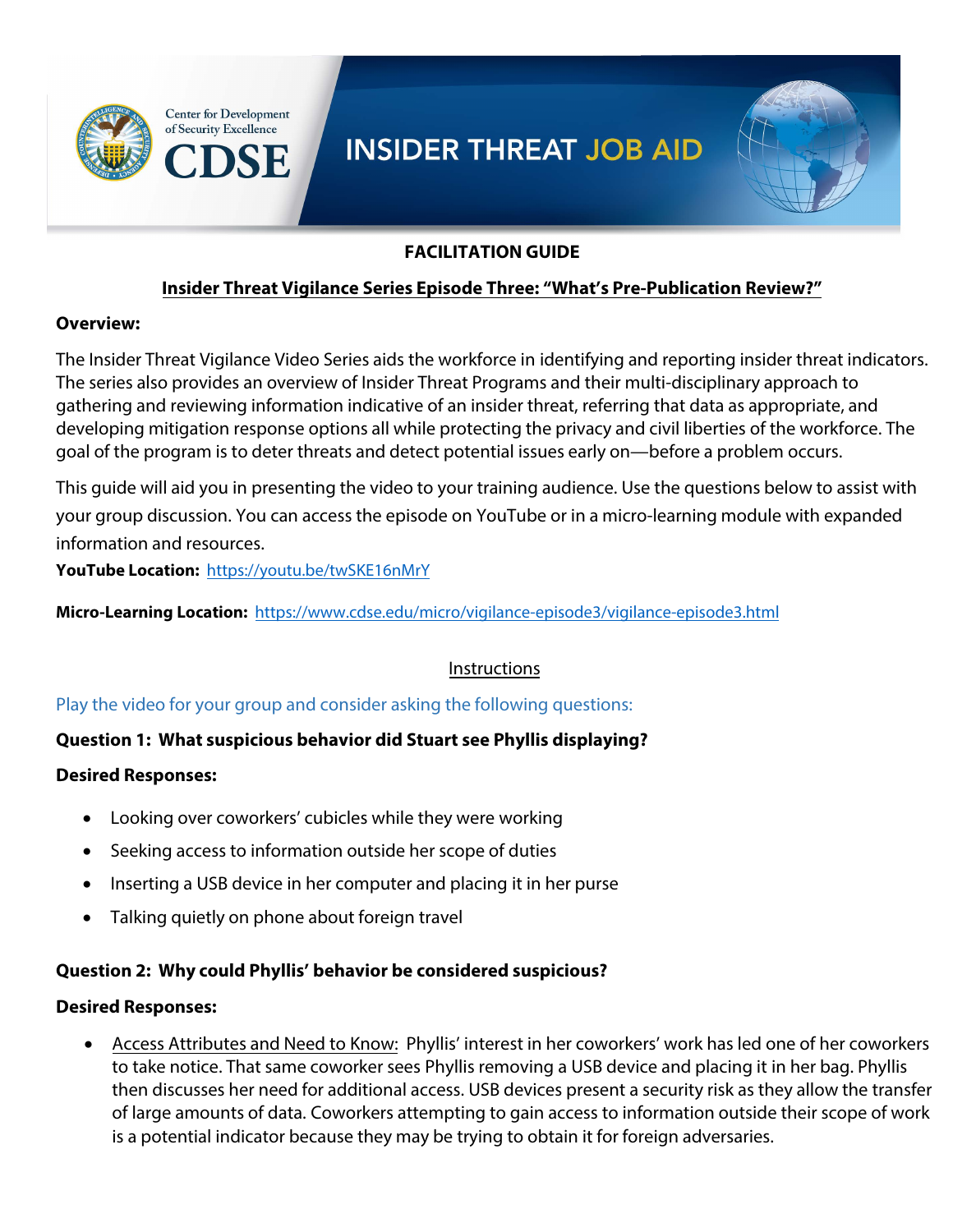• Foreign Considerations: Phyllis is overheard engaging in a quiet telephone conversation about foreign travel. Foreign locations are often used as venues for meeting places and transferring information. An organization's security office will handle documenting and/or approving foreign travel, particularly if they have a security clearance or access to sensitive information.

## **Question 3: Why is pre-publication review important?**

**Desired Response**: Pre-publication is required and prevents unauthorized release of information that could be damaging to national security. The Defense Office of Prepublication and Security Review (DOPSR) is responsible for managing the DoD security review program. It reviews materials both for public and controlled release. You may reference DoD Directives 5230.09, Clearance of DoD Information for Public Release, and DoD Instruction 5230.09, Security and Policy Review of DoD Information for Public Release, for more information.

**Additional Discussion:** If the group has watched the previous two videos, you may ask them to discuss some of the potential risk indicators displayed in those episodes and discuss what an insider threat program is and why it is important.

## **I[ndicators f](https://www.esd.whs.mil/DOPSR/)rom Previous Episodes**:

- Splitting up with his girlfriend and calling off their engagement
- Purchasing an expensive car
- Mentioned having financial difficulties
- Unexpectedly submitting his two week notice
- Discouraged because he didn't get the lead programmer position
- Working late, quickly turning off computer screen, and talking quietly to someone on the phone

## **Additional Discussion: What is an Insider Threat Program?**

- Designed to identify "at risk" individuals and help them off this pathway and toward more positive outcomes.
- Insider Threat Programs often assist with solutions that focus on providing help and resources for those in need.
- Insider Threat Programs are multidisciplinary. They typically include representatives from security, counterintelligence, human resources, law enforcement, cyber, behavioral health, and legal. As a team, the group can look at Tim's situation and best determine how to mitigate risk to the organization, including options that would help Tim onto the right path.

**Additional Discussion:** This is a good point to ask the group if they know how to report information to their Insider Threat Program. The facilitator should provide contact information for their organizational Insider Threat Program.